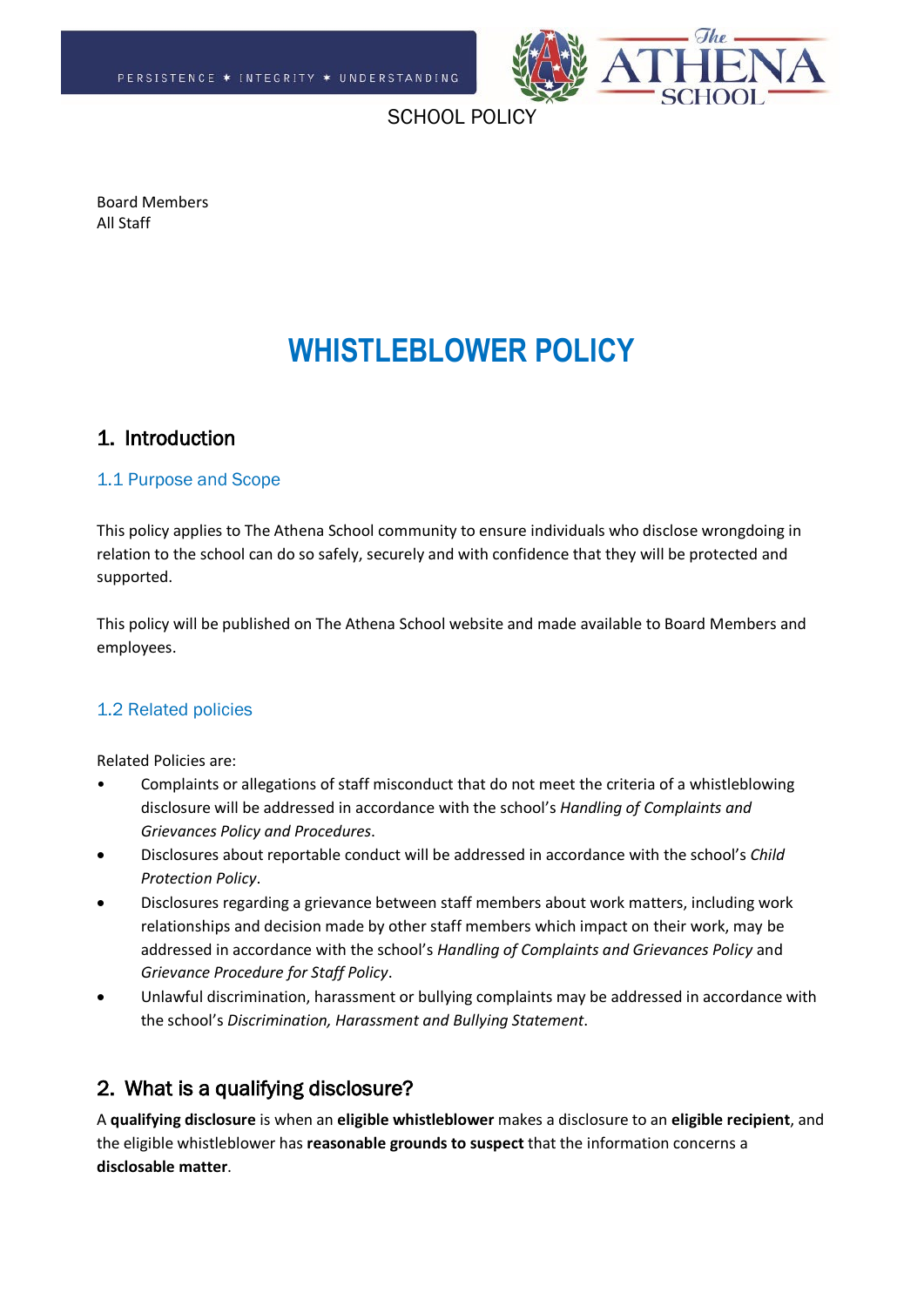# 3. Who can make a qualifying disclosure?

# 3.1 Eligible whistleblowers

An eligible whistleblower is an individual who is or has been any of the following, in relation to the school:

- a Board member;
- an employee;
- a person who supplies goods or services (paid or unpaid);
- an employee of a person who supplies goods or services (paid or unpaid);
- an individual who is an associate of the School (as defined in the Corporations Act); and
- a relative or dependent (or dependents of a spouse) of any individual described above.

# 3.2 Anonymous disclosures

A disclosure can be made anonymously and still be protected under the *Corporations Act*. A discloser can choose to remain anonymous while making a disclosure, over the course of the investigation and after the investigation is finalised.

However, this may make it difficult to investigate the reported matter. The school therefore encourages disclosers to provide their names.

If a discloser wishes to disclose anonymously, the discloser should provide sufficient information to allow the matter to be properly investigated. The school encourages the discloser to provide an anonymous email address through which additional questions can be asked and information provided. It will also allow the school to report the progress of the investigation to the discloser, as appropriate.

# 4. Disclosable matters that qualify for protection

# 4.1 Disclosable matters

A disclosable matter is a disclosure of information where the eligible whistleblower has reasonable grounds to suspect that the information relating to the School or a related company concerns:

- misconduct;
- an improper state of affairs or circumstances;
- illegal activity (including conduct of officers and employees) meaning activity in breach of the Corporations Act or specified financial services legislation, or an offence against any law of the Commonwealth punishable by imprisonment of 12 months or more; or
- conduct (including conduct of officers and employees) that represents a danger to the public or financial system.

This may include any conduct in relation to the operation of the school that involves:

- fraudulent activity;
- negligence;
- unlawful or corrupt use of school funds;
- breach of duty;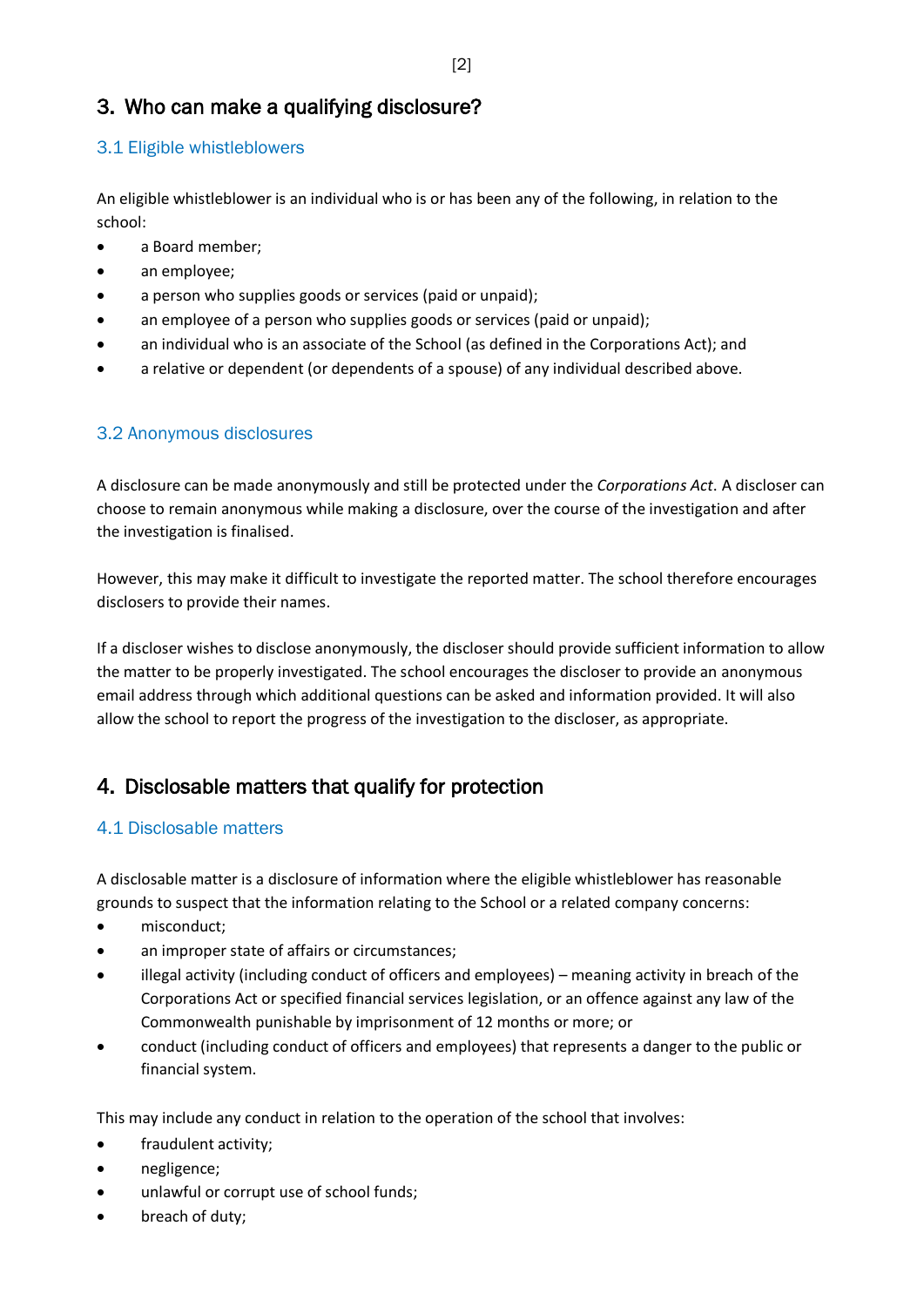- improper accounting or financial reporting practices;
- systemic practices that pose a serious risk to the health and safety of any person on school premises or during school activities.

If a disclosure is not about a disclosable matter, it will not qualify for whistleblower protection under the *Corporations Act*.

## 4.2 Reasonable grounds to suspect

Whether a discloser would have 'reasonable grounds to suspect' is based on the reasonableness of the reasons for the discloser's suspicion, having regard to all the circumstances when considered objectively.

If a disclosure is made without 'reasonable grounds to suspect', the disclosure will not be a qualifying disclosure and the discloser will not have the protections provided for under this policy and the Corporations Act. Any deliberate false reporting will be regarded very seriously.

A discloser can still qualify for protection even if their disclosure turns out to be incorrect.

## 4.3 Personal work-related grievances

Generally, disclosures that concern personal work-related grievances do not qualify for protection.

A disclosure will concern a personal work-related grievance of the discloser if the information:

- concerns a grievance about any matter in relation to the discloser's employment, or former employment, having or tending to have implications for the discloser personally; and
- does not have significant implications for the school that do not relate the discloser; and
- does not concern conduct that is:
	- ― an alleged contravention of the Corporations Act and specified financial services laws; or
	- an offence against another law of the Commonwealth, which is punishable by imprisonment of 12 months or more; or
	- a danger to the public or financial system.

Examples of disclosures regarding personal work-related grievances that may not qualify for protection include:

- an interpersonal conflict between the discloser and another employee;
- a decision relating to the engagement, transfer or promotion of the discloser;
- a decision relating to the terms and conditions of engagement of the discloser;
- a decision to suspend or terminate the engagement of the discloser, or otherwise discipline the discloser.

These matters will be addressed in accordance with the school's Grievance Procedure for Staff Policy.

A personal work-related grievance may still qualify for protection if:

• it includes information about misconduct, or information about misconduct includes or is accompanied by a personal work-related grievance (mixed report);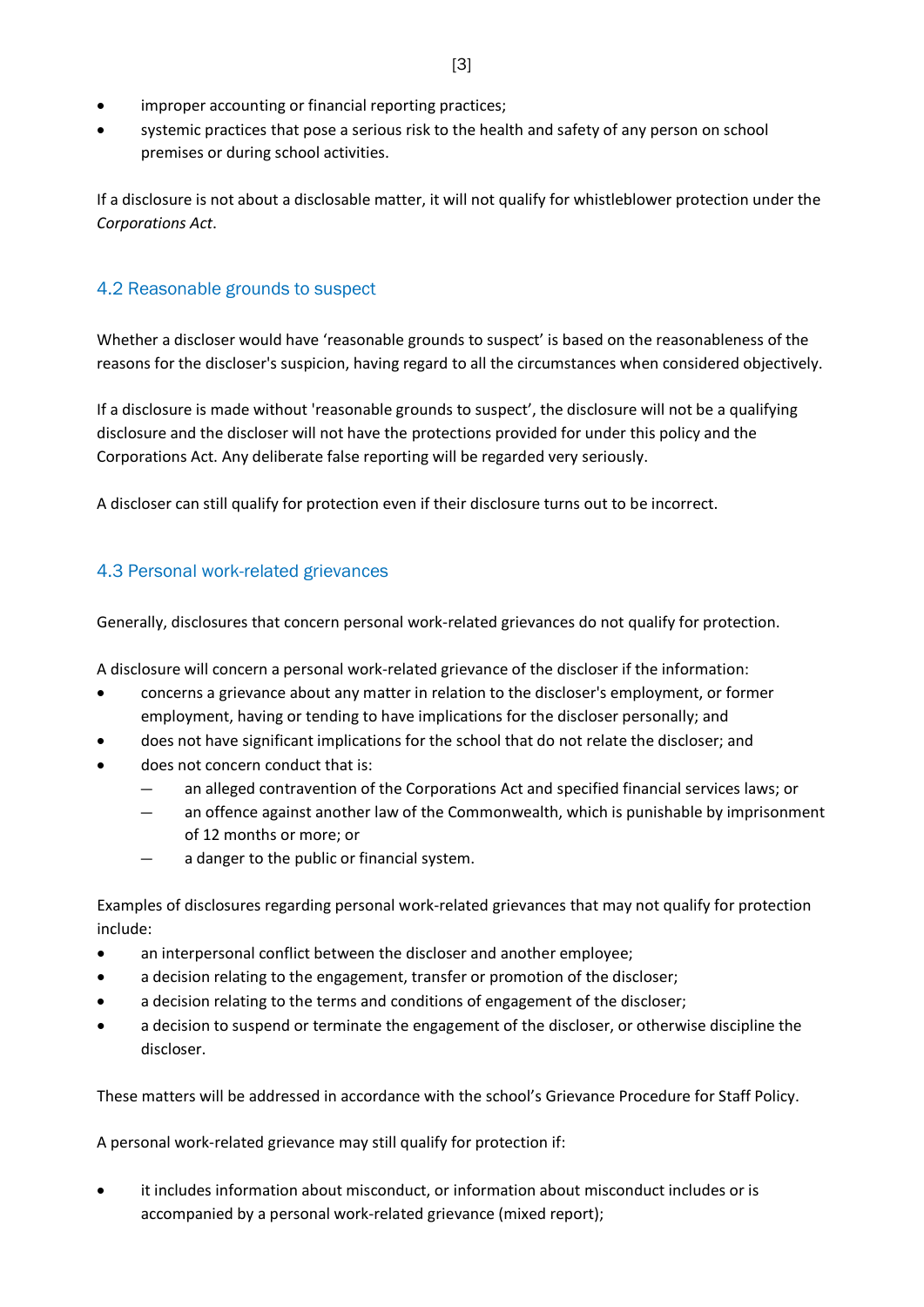- the entity has breached employment or other laws punishable by imprisonment for a period of 12 months or more, engaged in conduct that represents a danger to the public, or the disclosure relates to information that suggests misconduct beyond the discloser's personal circumstances;
- the discloser suffers from or is threatened with detriment for making a disclosure; or
- the discloser seeks legal advice or legal representation about the operation of the whistleblower protections under the Corporations Act

# 5. Who can receive a qualifying disclosure

## 5.1 Eligible recipients

An eligible recipient is an individual who occupies any of the following roles, in relation to the school or a related company:

- a Board member or the Business Manager, Office Manager, Principal or D/Principal.
- an auditor, or member of an audit team of the school or a related company; and
- an actuary of the school or a related company.

#### 5.2 Making a qualifying disclosure

While an eligible whistleblower can make a disclosure directly to any eligible recipient, the School encourages them to make a disclosure in writing to the Principal, via email at [principal@athena.nsw.edu.au](mailto:principal@athena.nsw.edu.au)

If it is not appropriate for the disclosure to be made to the Principal, the eligible whistleblower is encouraged to make the disclosure, in writing, to the Business Manager, via email at businessmanager@athena.nsw.edu.au.

Where a disclosure is made to an eligible recipient who is not the Principal, then subject to the confidentiality protections set out at Section 7 below, it will generally be passed onto the Principal and dealt with in accordance with Section 6 below.

If an eligible whistleblower wishes to obtain additional information about whistleblowing procedures and protections before formally making their disclosure, they can contact Board Chairman or an independent legal advisor.

#### 5.3 External disclosures

Disclosures may also qualify for protection if they are made to ASIC, APRA or a prescribed Commonwealth authority, or if an eligible whistleblower makes a disclosure to a legal practitioner to obtain advice about the operation of the whistleblower provisions.

Eligible whistleblowers who make a 'public interest disclosure' or an 'emergency disclosure' also qualify for protection.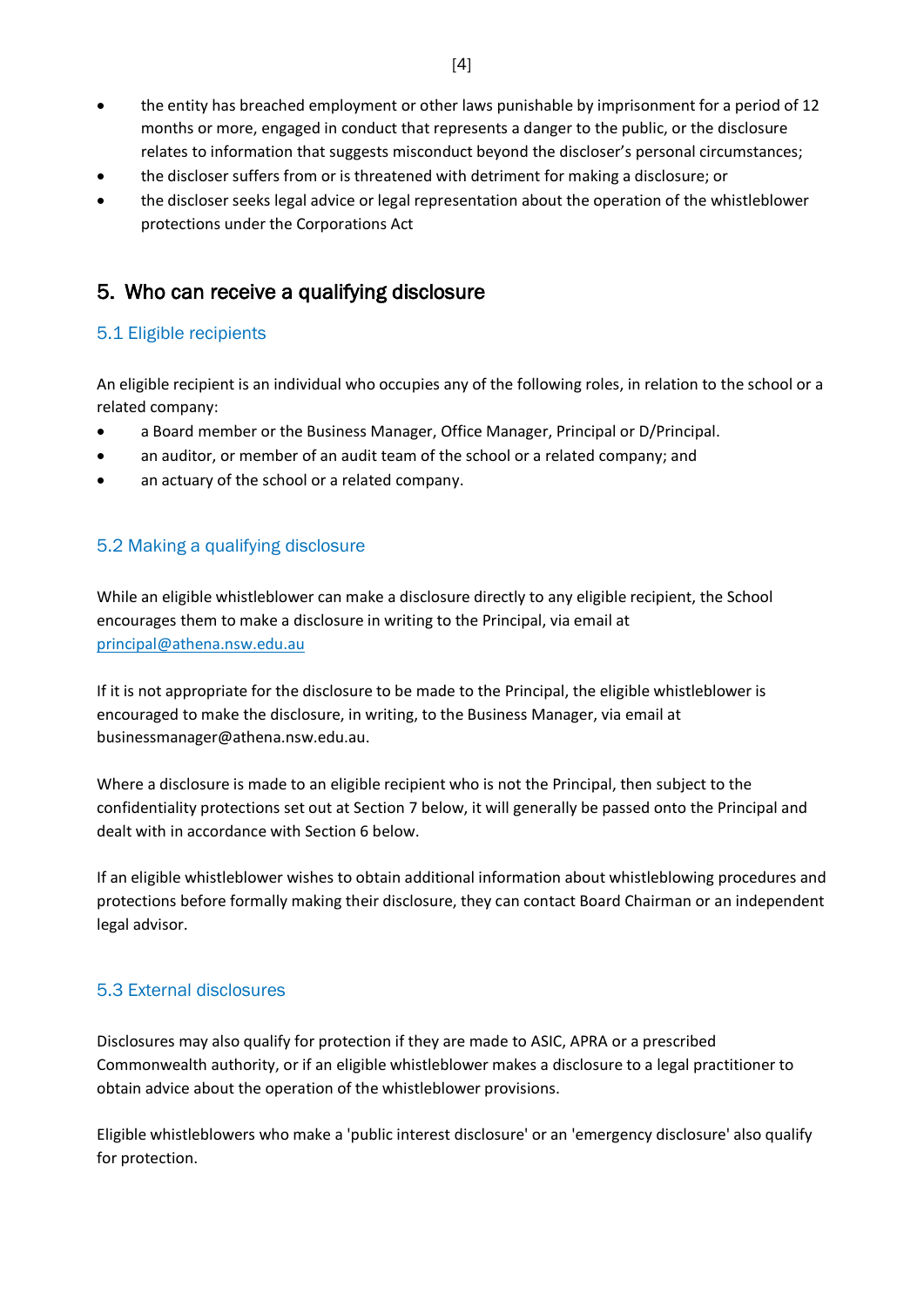## 5.4 Public interest disclosures

An eligible whistleblower can disclose to a member of Parliament or a journalist only if the information has been previously disclosed to ASIC, APRA or a prescribed Commonwealth authority, and:

- at least 90 days has passed since the eligible whistleblower made the first disclosure to ASIC, APRA or a prescribed Commonwealth authority; and
- the eligible whistleblower does not have reasonable grounds to believe action is being, or has been, taken to address the information in the disclosure; and
- the eligible whistleblower has reasonable grounds to believe that making a further disclosure of the information would be in the public interest; and
- before making the disclosure, the eligible whistleblower gives written notice to the original recipient that includes sufficient information to identify the previous disclosure and states that they intend to make a public interest disclosure; and
- the extent of information disclosed is no greater than necessary to inform the recipient of the disclosable matter.

An eligible whistleblower may wish to consider obtaining independent legal advice before making a public interest disclosure.

# 5.5 Emergency disclosures

An eligible whistleblower can disclose to a member of Parliament or a journalist only if the information has been previously disclosed to ASIC, APRA or a prescribed Commonwealth authority, and :

- the eligible whistleblower has reasonable grounds to believe that the information concerns a substantial and imminent danger to the health or safety of one or more persons or to the natural environment; and
- before making the disclosure, the eligible whistleblower gives written notice to the original recipient that includes sufficient information to identify the previous disclosure and states that they intend to make an emergency disclosure; and
- the disclosure of information is no greater than necessary to inform the recipient of the substantial and imminent danger.

An eligible whistleblower may wish to consider obtaining independent legal advice before making an emergency disclosure.

# 6. Investigating a qualifying disclosure

# 6.1 Receiving a disclosure

Upon receiving a disclosure, the recipient (generally the Principal or Delegated Authority) will assess the disclosure to determine whether it qualifies for protection under the *Corporations Act* and is to be managed in accordance with this policy (qualifying disclosure) or the disclosure concerns matters that should managed in accordance with related policies (see section 1.2).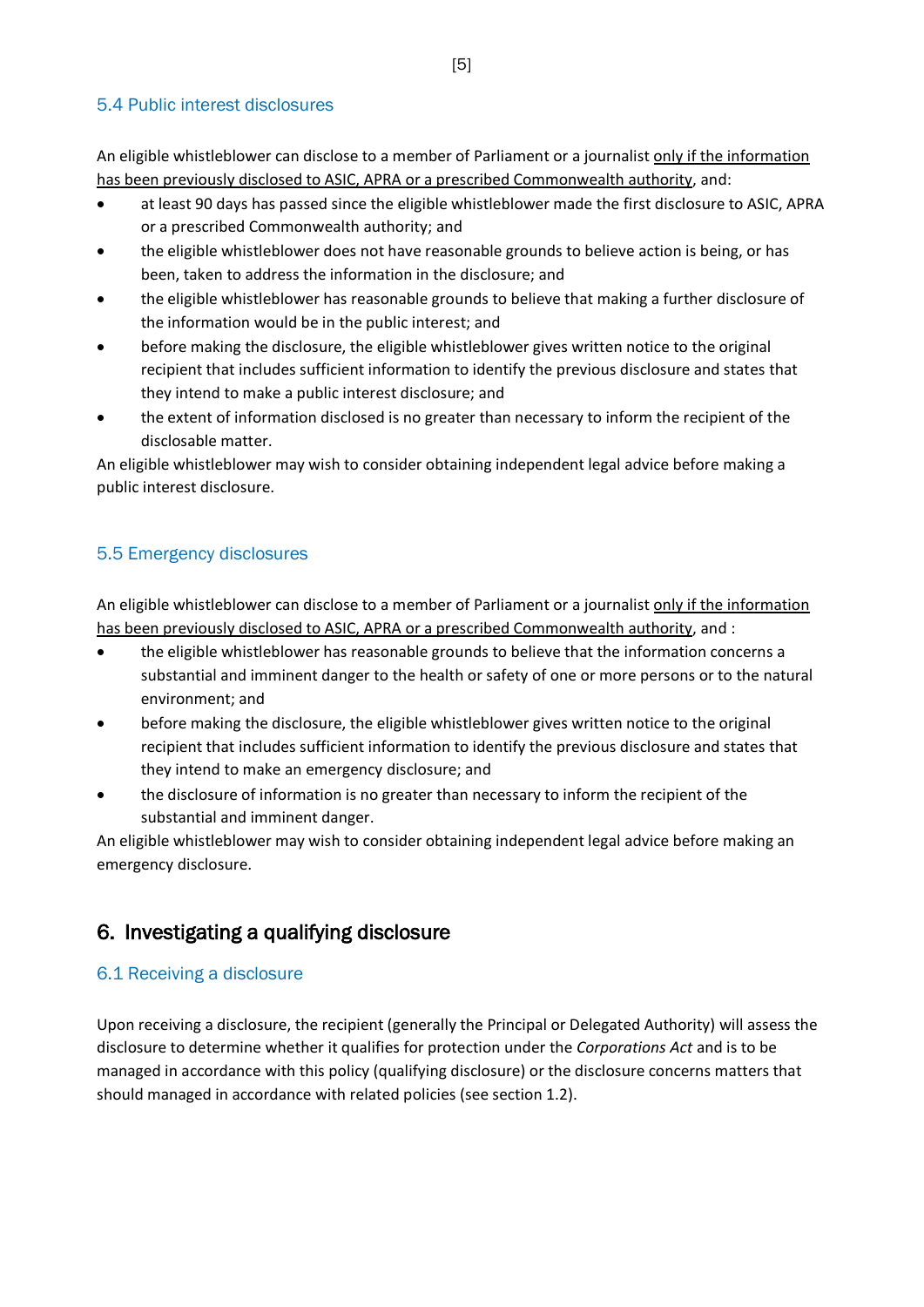## 6.2 Investigating a qualifying disclosure

The ASIC Regulatory Guide requires that the policy must provide transparency about how it will handle and investigate disclosures, including key steps and timeframes for handling and investigating disclosures. The summary below should be adapted to reflect the procedures that the school will adopt.

The School will acknowledge receipt of a disclosure within a reasonable period, assuming the 'eligible whistleblower' can be contacted (including through anonymous channels). The School will assess disclosures to determine whether:

- they fall within the Whistleblower Protection Scheme; and
- an investigation is required and if so, how that investigation should be carried out.

Generally, if an investigation is required, the School will determine:

- the nature and scope of the investigation;
- who should lead the investigation including whether an external investigation is appropriate;
- the nature of any technical, financial or legal advice that may be required to support the investigation; and
- the anticipated timeframe for the investigation. Each investigation will be different which will impact the applicable timeframe. However, the School's intent is to complete an investigation as soon as practicable.

Where practicable, the School will keep the eligible whistleblower informed of the steps taken or to be taken (or if no action is to be taken, the reason for this), and provide appropriate updates, including about the completion of any investigation. However, the extent of the information provided, or whether it will be provided at all, will be subject to applicable confidentiality considerations, legal obligations and any other factors the School considers relevant in the particular situation.

The School may not be able to undertake an investigation, or provide information about the process etc, if it is not able to contact the eligible whistleblower, for example, if a disclosure is made anonymously and has not provided a means of contact.

Where practicable, whistleblowers will receive updates about when the investigation has begun, while the investigation is in progress and after the investigation has been finalised. The frequency and timeframe of any updates may vary depending on the nature of the disclosure. The School will also have regard to confidentiality considerations when providing updates.

# 6.3 Fair treatment of employees mentioned in disclosures

The School will take steps to ensure the fair treatment of employees who are mentioned in a disclosure that qualifies for protection:

- disclosures will be handled confidentially, when it is practical and appropriate in the circumstances;
- when an investigation needs to be undertaken, the process will be objective and fair;
- employees about whom disclosures are made will generally be given an opportunity to respond to the relevant allegations made in the qualifying disclosure.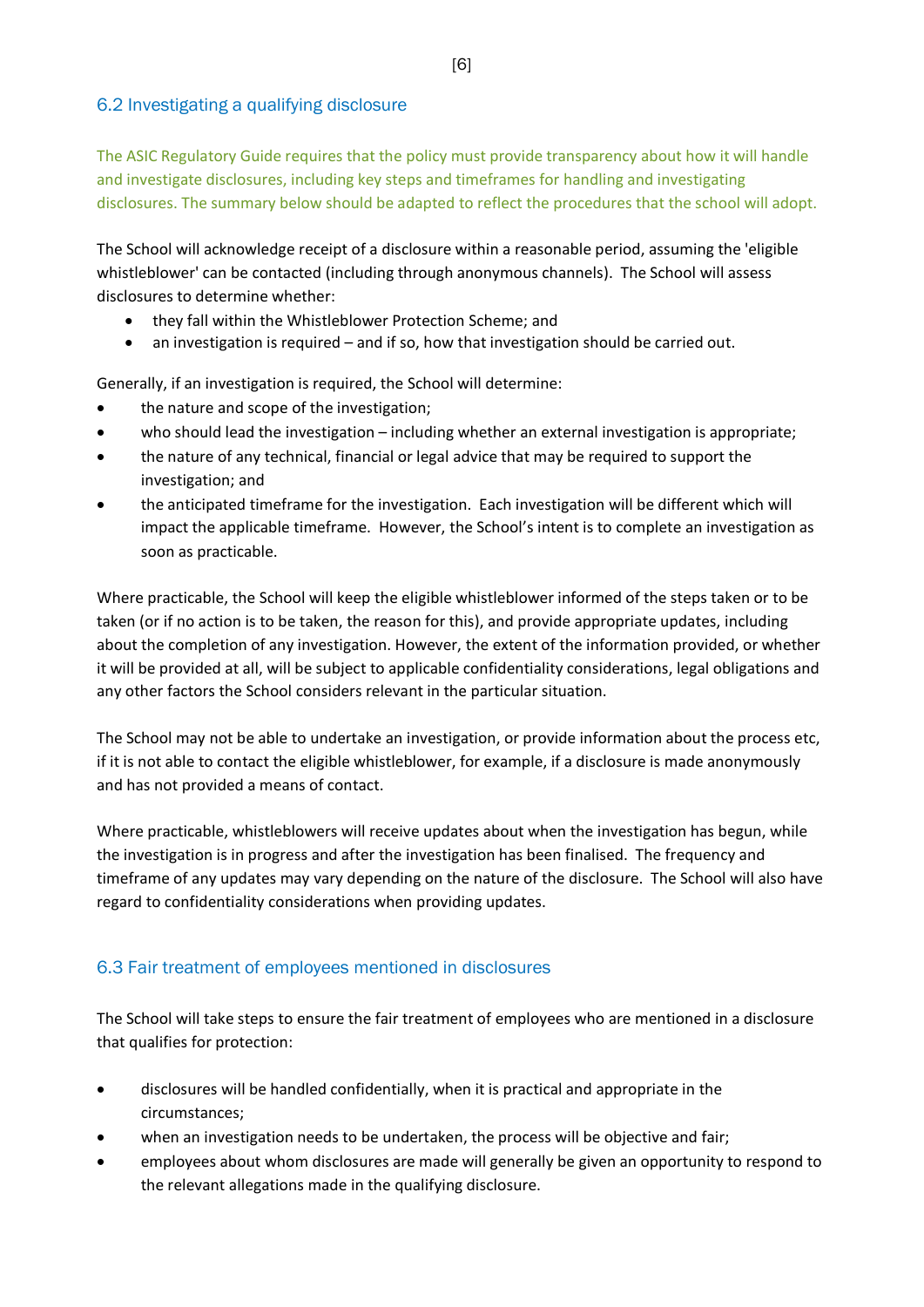The School's employee assistance program (EAP) services will be available to employees affected by the disclosure, should they require that support.

The school will document the steps of the investigation and the findings from the investigation and report those findings to those responsible in the school. The method for documenting and reporting the findings will depend on the nature of the disclosure. There may be circumstances where it may not be appropriate to provide details of the outcome to the discloser.

# 7. Confidentiality and records

Under the Corporations Act, the identity of the discloser of a qualifying disclosure and information which is likely to lead to the identification of the discloser must be kept confidential.

Exceptions to this are disclosures to ASIC, the Australian Federal Police, a legal practitioner for the purpose of obtaining advice about the application of the whistleblower protections or made with the consent of the discloser.

If a disclosure involves an issue which the school is required to report, the school may not be able to maintain the confidentiality of the identity of the disclosure. This disclosure could include NSW Police, the NSW Office of the Children's Guardian, NSW Education Standards Authority or the NSW Department of Education.

It is also permissible to disclose information which could lead to the identification of the discloser if the disclosure is reasonably necessary for the purpose of investigating the matter, if all reasonable steps are taken to reduce the risk that the discloser will be identified as a result of the information being disclosed.

Breach of these confidentiality protections regarding the discloser's identity and information likely to lead to the identification of the discloser is a criminal offence and may be the subject of criminal, civil and disciplinary proceedings.

Confidentiality will be observed in relation to handling and storing records.

# 8. Whistleblower protections and support

# *Confidentiality*

Eligible whistleblowers making a qualifying disclosure are protected by the requirement that their identity, and information that may lead to their identification, should be kept confidential, subject to relevant exceptions as set out in section 7 above.

The School will protect an eligible whistleblower's identity by appropriately redacting documents and referring to the whistleblower in gender-neutral terms. It will also secure all documents and communicate them in a way that will maintain confidentiality.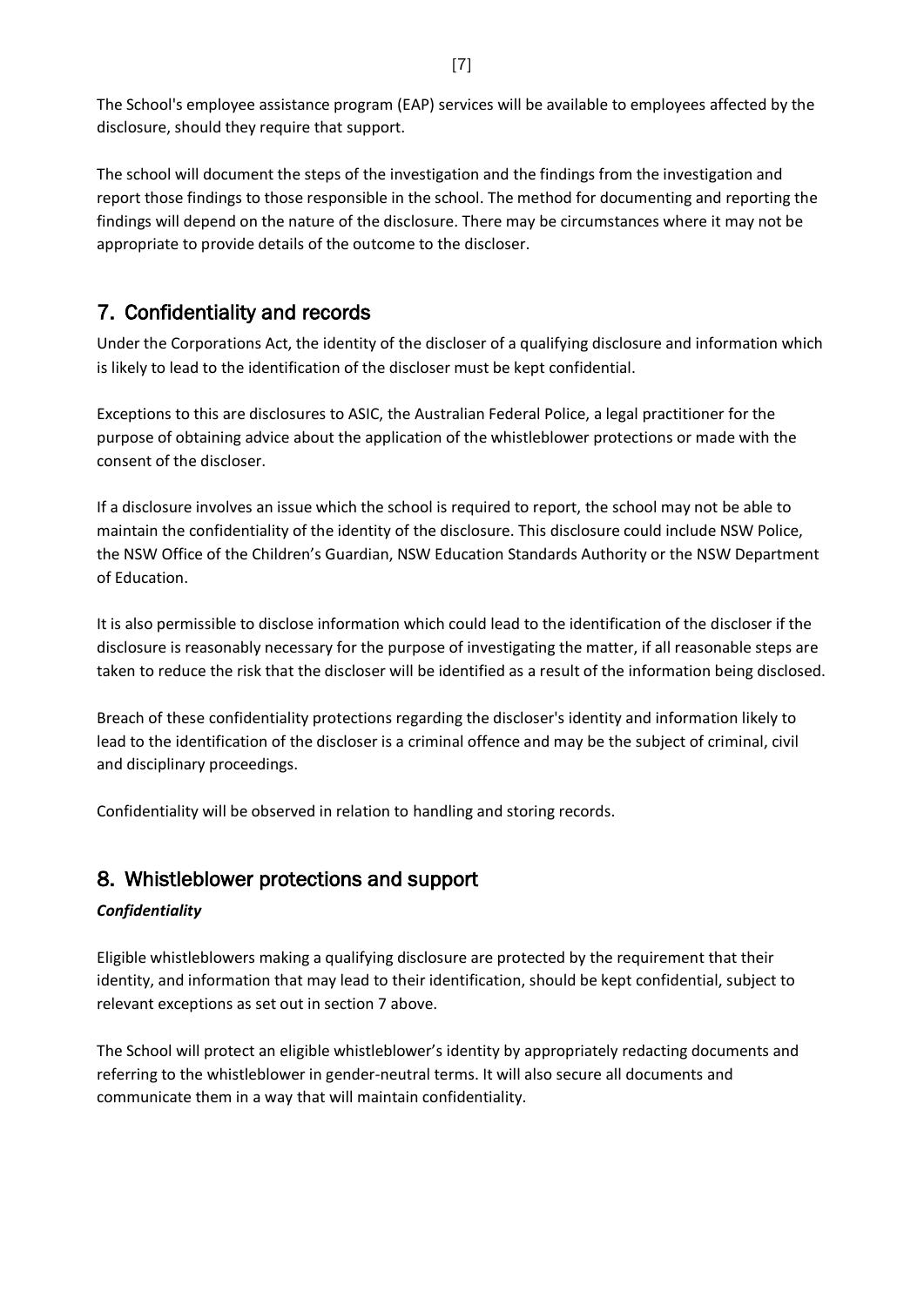#### *Immunity*

Eligible whistleblowers making a qualifying disclosure cannot be subject to any civil, criminal or administrative liability (including disciplinary action) for making the disclosure. No contractual or other remedy or right may be enforced or exercised against the person on the basis of the disclosure.

Whistleblowers who make some types of qualifying disclosures (generally external to the school) are also provided immunities to ensure that information they disclose is not admissible in evidence against them in criminal proceedings or in proceedings for the imposition of a penalty, other than proceedings in respect of the falsity of the information.

These immunities do not prevent an eligible whistleblower being subject to criminal, civil or other liability for conduct that is revealed by the whistleblower, only that the information the person has disclosed is not admissible in certain proceedings against them.

#### *Detriment*

Eligible whistleblowers are also protected from victimisation - suffering any detriment by reason of the qualifying disclosure. It is unlawful for a person to engage in conduct against another person that causes, or will cause detriment, where the person believes or suspects that the other person or a third person made, may have made, proposes to make or could make a qualifying disclosure.

Threats of detriment are also unlawful.

Detriment has a very broad meaning and includes dismissal of an employee, injuring an employee in their employment, alteration of an employee's position or duties to their disadvantage; discrimination between an employee and other employees; victimisation of a dependent of the discloser, harassment or intimidation of a person or harm or injury to a person, including psychological harassment; damage to a person's property, reputation or business or financial position.

If an eligible whistleblower believes they are being subjected to a detriment or a threat of detriment, this should immediately be reported in writing to the Principal, via email.

If it is not appropriate for the report to be made to the Business Manager, the eligible whistleblower should report the matter, in writing, to the Business Manager, via email at businessmanager@athena.nsw.edu.au.

The School may also consider a range of other matters to protect an eligible whistleblower from the risk of suffering detriment and to ensure fair treatment of individuals mentioned in a disclosure. Steps it will take to help achieve this may include:

- 1. assessing whether anyone may have a motive to cause detriment—information could be gathered from an eligible whistleblower about:
	- the risk of their identity becoming known;
	- who they fear might cause detriment to them;
	- whether there are any existing conflicts or problems in the workplace; and
	- whether there have already been threats to cause detriment.
- 2. analysing and evaluating the likelihood of each risk and evaluating the severity of the consequences;